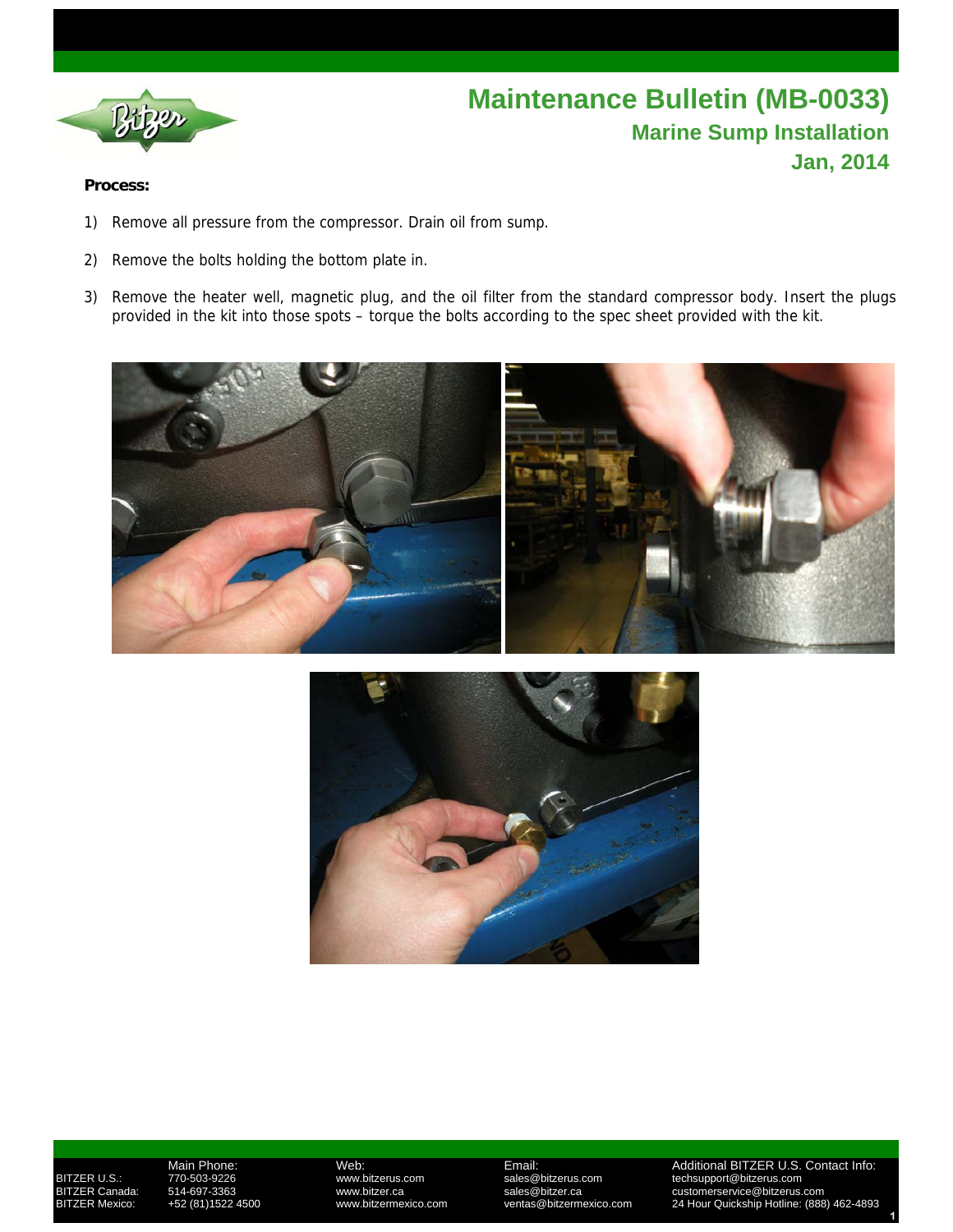4) Prepare the deep bottom sump.





Main Phone: Web: Email: Additional BITZER U.S. Contact Info: BITZER U.S.: 770-503-9226 www.bitzerus.com sales@bitzerus.com techsupport@bitzerus.com BITZER Canada: 514-697-3363 www.bitzer.ca sales@bitzer.ca customerservice@bitzerus.com BITZER Mexico: +52 (81)1522 4500 www.bitzermexico.com ventas@bitzermexico.com 24 Hour Quickship Hotline: (888) 462-4893  **2**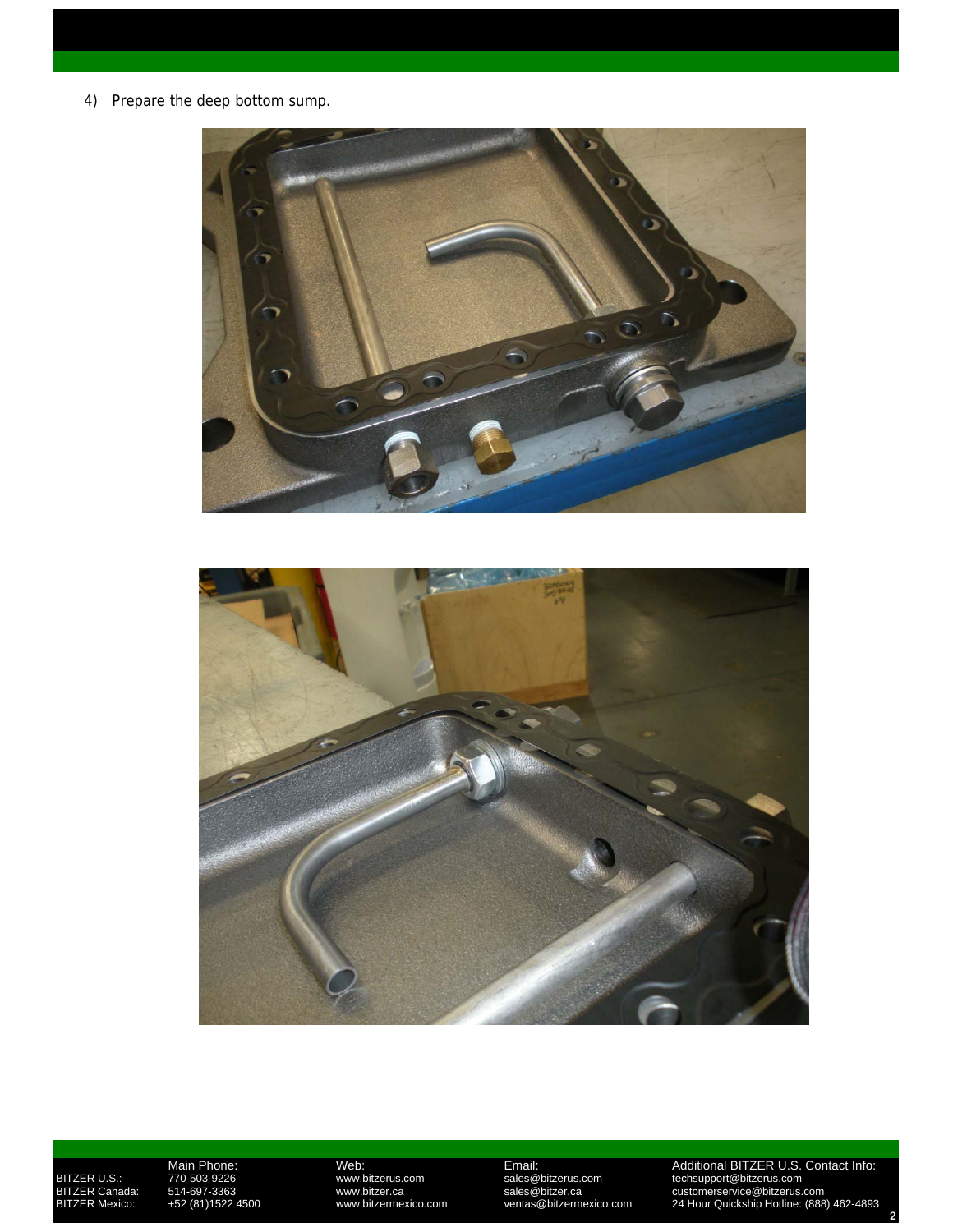5) Install the oil filter and gaskets.



6) Ensure the gasket has been installed correctly. The hole must be present as shown below for oil to be drawn up into the oil pump.



7) Install the bottom plate using the screws provided in the kit. Be sure to torque the bolts as per the value given in the torque spec sheet (provided in the kit) for the appropriate size bolt. M10 bolts use 60 ft# or 80 Nm torque.

 Main Phone: Web: Email: Additional BITZER U.S. Contact Info: BITZER U.S.: 770-503-9226 www.bitzerus.com sales@bitzerus.com techsupport@bitzerus.com BITZER Canada: 514-697-3363 www.bitzer.ca sales@bitzer.ca customerservice@bitzerus.com BITZER Mexico: +52 (81)1522 4500 www.bitzermexico.com ventas@bitzermexico.com 24 Hour Quickship Hotline: (888) 462-4893  **3**